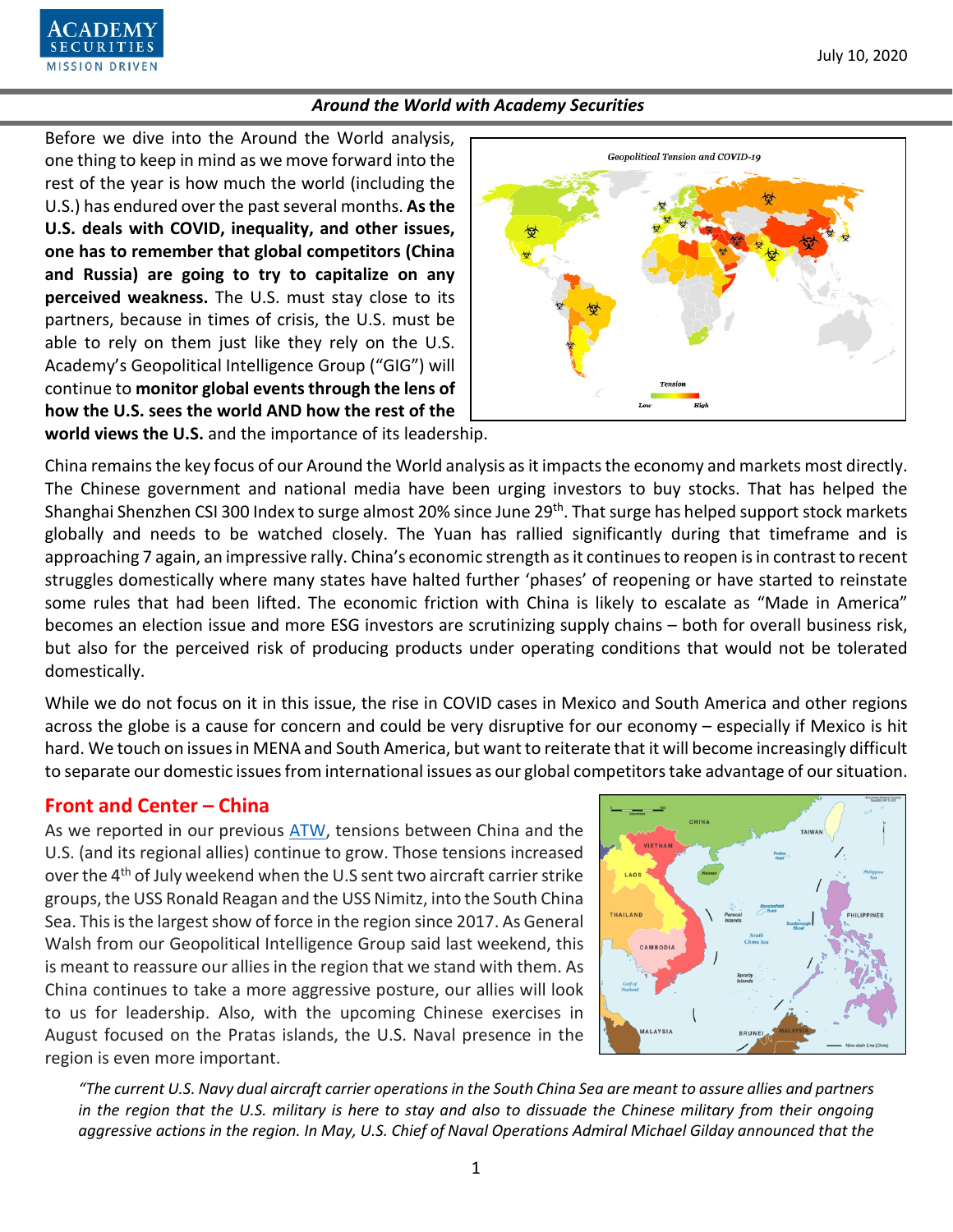

*United States Navy had six carriers at sea. Three of these carriers were operating in the Pacific Ocean sending a strong message to China in response to China's criticism of the U.S. Navy's handling of the coronavirus onboard the USS Roosevelt. The operations are intended to demonstrate the U.S. Navy's high state of readiness and the resilience of its forces in the region.*

*The dual carrier operations, consisting of the USS Nimitz and USS Reagan, are yet another indicator of the National Security Strategy's shift in focus to the Pacific region to deter China. This is the second time within two months that the U.S. Navy has operated multiple aircraft carriers in the Western Pacific. The last time we saw this type of activity was in 2017 when three carriers were deployed during the nuclear tensions with North Korea.*

*Not only are the U.S. aircraft carrier operations a response to China's anti-U.S. pandemic messaging and aimed at assuring allies and partners, they are also in response to increased Chinese Navy operations near the hotly contested Paracel and Spratly Islands. Some of the activity is occurring near China's controversial man-made islands. U.S. Navy leadership highlighted the fact that China is now operating combat aircraft out of one of the man-made islands, Fiery Cross Reef, a location that China said earlier would be solely used for humanitarian missions. All of these actions are ratcheting up tensions in the increasing competition between the U.S. and China. The potential for military missteps is increasing as both sides take on more aggressive approaches to the competition." General Robert Walsh*

*"China will continue to take advantage of countries distracted by COVID-19 by continuing to disrupt the rules-based global order, run disinformation campaigns, and use economic coercion to strengthen their influence, global status, and position. There is always a threat of a miscalculation by China in the South China Sea, but they are masters at pushing the envelope until the international community condemns their actions, at which time they will pull back slightly and establish a new normal. This is most evident with their militarization of the region." General KK Chinn*

As tensions continue to build in the South China Sea, China has moved forward with its new national security law in Hong Kong. On July 1, the 23<sup>rd</sup> anniversary of the day the British turned over Hong Kong rule to China, protesters were met with heavy security and the first arrests under the new law were made. Chief Executive Carrie Lam said that this new law would be "crucial to ending the chaos and violence that has occurred over the past few months", but the reality is that it has changed Hong Kong forever.

*"Asia has always been the region for "military showdowns" between the U.S. alliance and China. In the past, albeit rarely, the Chinese Navy has participated alongside the U.S. in its annual WESTPAC series of exercises, but there is zero chance that this will happen again anytime soon. Our current national security strategy has no room for cooperation or conciliation with China. It's all about competition. The U.S. must define what shape that competition will take. We always confront military strength with military strength…and win. Current military confrontations are no exception. However, the U.S.should flip the narrative and compete primarily economically. China will lose in Hong Kong with its latest national security law. The effects of the imposition of this law will be permanent and irreversible. Cash flow into Beijing will dry up as money migrates to London, Singapore, or New York City. The Chinese regional military competition with the U.S. is simply a head fake designed to take our eyes off the ball: China's economic fragility. We should get out of their way and let the inevitable economic decline occur." General Spider Marks*

*"All eyes have been on the situation in Hong Kong over the last year to see how Beijing and the Chinese Communist Party would react to the ongoing protests. The CCP's true colors came out earlier last year after China staged troops on the border with Hong Kong to threaten Hong Kongers into submission. Only the coronavirus pandemic quieted the protesters and delayed Beijing's crackdown. However, the CCP is using the coronavirus pandemic to implement its new national security law that moves Hong Kong further away from the "One Country, Two Systems" that was agreed to by the British in 1997. It gives Hong Kong's authorities, acting under Beijing's heavy hand, the ability to crack down on secession, subversion, terrorism, and foreign collusion.*

*Even more significant is how the Hong Kong authorities will use the new law to suppress the pro-democracy leadership and their political activities prior to the upcoming September legislative council elections where the prodemocracy movement hopes to reduce Beijing's influence. The pro-democracy movement gained greater support*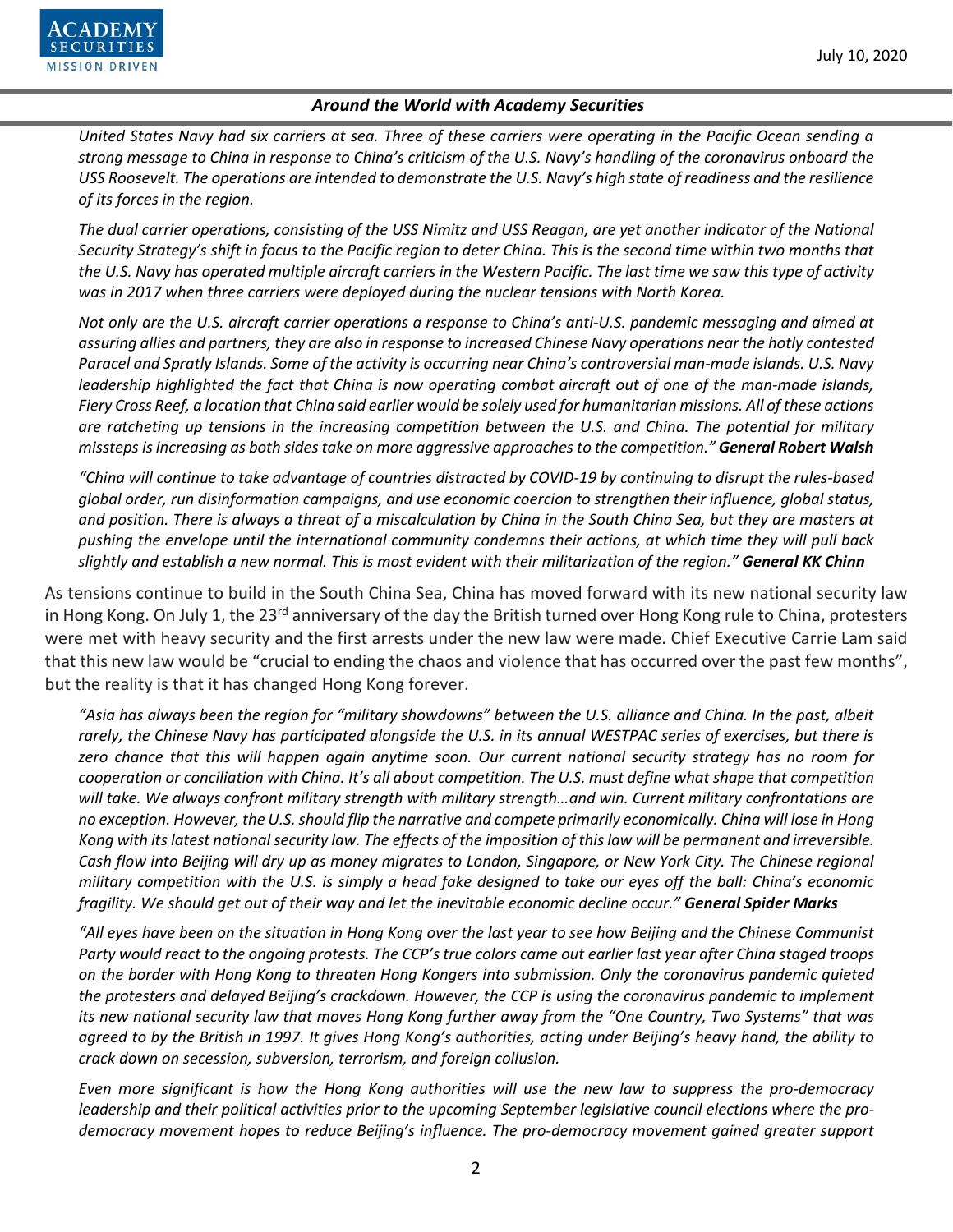

*over the last year as Hong Kongers began to see Beijing's true intentions. Expect the Trump administration to issue a response to ease U.S. domestic pressure while limiting its reaction to not jeopardize phase one of the trade deal prior to the November elections." General Robert Walsh*

*"China will continue to push their nationalism narrative with Hong Kong until the international community steps in,*  which appears to be unlikely as everyone is too distracted with COVID-19 along with their internal concerns of not *angering their #1 trade partner. The Hong Kong the world knew (and mostly loved) is gone. The new security law will make each day an exciting new adventure for those who oppose it. May we live in interesting times is coming to fruition with the global chaos and disorder ongoing." General KK Chinn*

# **Middle East and North Africa Updates**

#### **Fire at Iran's Natanz Nuclear Facility**

On July 2, a fire broke out at Natanz, a key Iranian nuclear facility. The fire damaged a centrifuge assembly workshop. While the machinery that was damaged will likely be replaced in a matter of months, the cause of the fire is still unknown. While the Iranians have not come forward with any direct evidence, some think it may be the result of a cyber-attack. The U.S. has made it clear that an Iranian nuclear device would be unacceptable. Efforts to roll back the nuclear program via cyber-attack would not be a new concept, as it was reported in 2010 that the U.S. and



Israel used Stuxnet, a cyber weapon, to destroy a significant number of Iranian centrifuges used to enrich uranium.

*"The fire at Iran's critical and highly secret nuclear centrifuge production facility at Natanz along with an explosion on June 26 at the Khojir missile facility seem to be much more than a coincidence. The incidents could be insider sabotage or they could be acts by the U.S. or Israel to slow down Iran's attempts to gain nuclear weapons. We can expect further incidents like these if Iran continues to try to develop a nuclear device.*

*Iranian officials said that they suspect the fire was the result of a cyber-attack and have placed the blame on Israel and the U.S. Israeli Prime Minister Benjamin Netanyahu said that the government of Israel would not comment on the incident. The U.S. has also yet to comment. It was Natanz that was targeted in 2010 with Stuxnet, a malware that disrupted and destroyed centrifuges. It was widely reported that the cyber-attack was attributed to U.S. and Israeli intelligence to slow Iran's rogue nuclear program. It will be difficult for Iran to retaliate without clear evidence of who conducted the attacks and at this time they don't have it." General Robert Walsh*

# **"Unknown" Foreign Aircraft Attack a GNA held Airbase in Libya**

On July 5, planes from an unknown foreign air force conducted an overnight raid against an air base in western Libya. This airbase was recaptured by the GNA back in May with the help of Turkish forces. Of note, Turkey has made it clear that they intend to build two permanent bases in Libya, one of which is Al-Watiya, the base that was recently attacked. With Russian aircraft in country and Egypt warning Turkey and the GNA that any attempt to take Sirte (controlled by the LNA), which contains some of Libya's largest oil fields, will result in a conflict, the situation on the ground is reaching a boiling point. However, as we discussed in our **SITREP**, there will have to be a political solution to the conflict in Libya and both Russia and Turkey are jockeying for position to take the lead role.

# **Report of Bounties on U.S. Service Members in Afghanistan**

On June 26, it was reported that a Russian military intelligence unit offered to pay bounties to militants to kill U.S. troops in Afghanistan. While incredibly concerning and the facts are still coming out, what is clear is that the Russians want the U.S. out of Afghanistan.

*"Russian and Taliban cooperation to challenge U.S. efforts in Afghanistan is not surprising. However, media*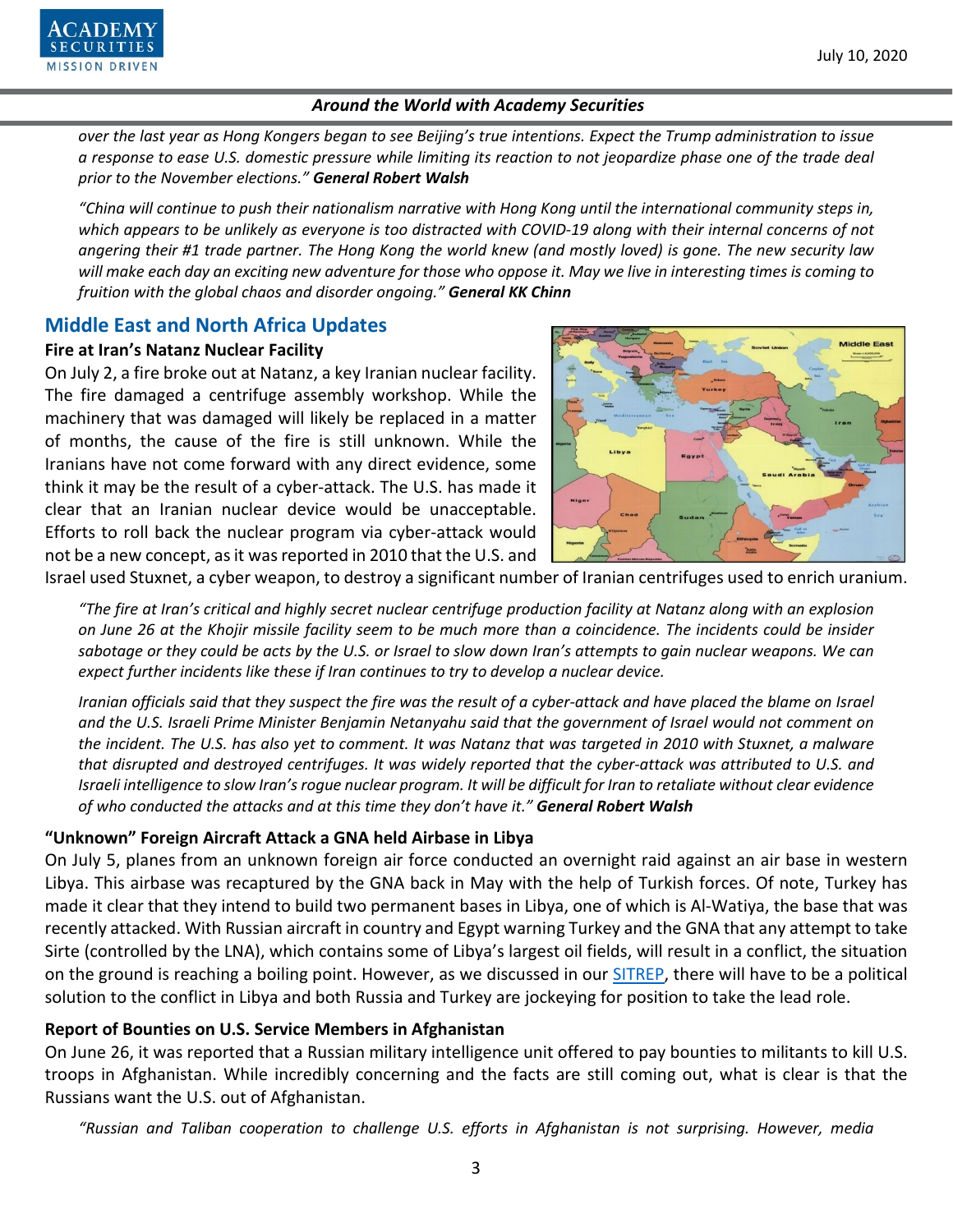

*attention about when or if POTUS was briefed on this matter seems to be more titillating than the shape of U.S. strategy vis-à-vis Russia. Look, Putin just got a 16-year extension in office. He is not fading away and he is a "known known" and the best of all quandaries for U.S. decision makers. There is little that should surprise us about Putin. He has copied our Cold War strategy of containment and validated our analysis of the "instinctive Russian sense of insecurity." Putin is pushing back on U.S. actions wherever they threaten Russian interests: Crimea, Ukraine, the Baltics, northern Germany with Nord Stream 2, and the Arctic. Putin is not our friend. Threats against our troops should be met with every power America has. Like every other political initiative (remember, the military is politics by another name), the results must be discrete and measurable. The U.S. can compete and cooperate at the same time and this is one of those times. The U.S. should hammer Russia (economic sanctions or through cyber ops…the U.S. has never shot at the Russians or Soviets directly in anger) for targeting our soldiers. As we know, Russians are highly sensitive to the logic of force." General Spider Marks*

*"It is difficult to determine what Putin's motives could be for such an operation. Some think that Putin intends to cause mischief wherever the U.S. operates overseas while others believe that he is seeking retribution for Russian mercenaries that were killed in Syria by U.S. forces in 2018. On the other hand, it is easy to see how Putin enjoys the U.S. being bogged down in Afghanistan and diverting its attention away from areas of Russian interest. So why would he want to attack U.S. forces? It would be an extremely high-risk operation that Putin should expect to be leaked based on past history with the Taliban and the fact that it would result in a strong retaliation by the U.S. It's hard to imagine that Putin would take on such an operation unless he was reasonably assured that Russia's role would not be unveiled, which is hard to believe. This would be a much more serious action than the poisoning of a former Russian military officer and double agent in the UK. Determining the source of the money uncovered and its purpose will be difficult. The official silence by the U.S. is expected to continue until the facts are revealed." General Robert Walsh*

#### **South America Update: Venezuela**

In a lawsuit filed on July 1, the U.S. is attempting to seize 1.1mm barrels of gasoline being carried to Venezuela on four Liberian flagged vessels from Iran. While it may only be feasible to seize the cargo if the vessels pass through U.S. territorial waters, the lawsuit and warrant may encourage other nations to cooperate. The rationale for this action is the fact that fuel sales from Iran to Venezuela directly benefit the IRGC and the Iranian long-range missile and nuclear programs.



*"Venezuela has learned well from Cuba on how to operate and exist just below the strategic escalation level – we have been waiting for Cuba to implode for over 61 years. It is a very tough situation when Russia, China, Iran, and Cuba are providing support. In this case, with Iran providing gasoline, it is always difficult to navigate authorities for intercepting vessels in international waters. This situation is tough as we need to comply with the laws of international waters as outlined in the United Nations Convention on the Law of the Sea (UNCLOS)." General KK Chinn*